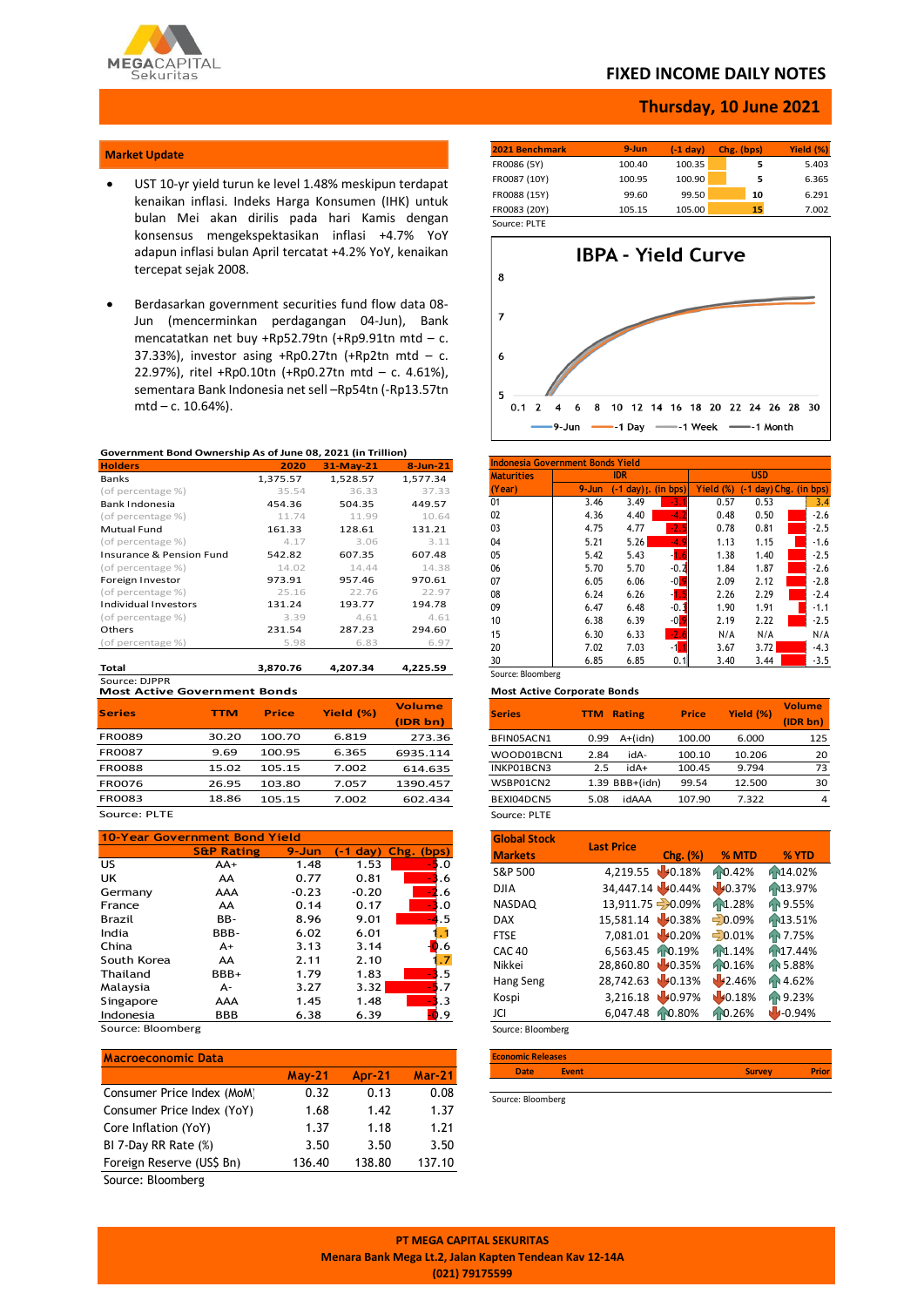

**Thursday, 10 June 2021**

# **Government Bond Prices**

|               | Closing Price: 09-Jun-2021 |            |        |              |             |            |                   |                   |                   |                       |
|---------------|----------------------------|------------|--------|--------------|-------------|------------|-------------------|-------------------|-------------------|-----------------------|
| <b>Series</b> | <b>Maturity</b>            | <b>TTM</b> | Coupon | <b>Price</b> | <b>YTMX</b> | <b>YTM</b> | <b>Est. Yield</b> | <b>Fair Price</b> | Spread (bps)      | <b>Recommendation</b> |
| FR0034        | 15-Jun-21                  | 0.02       | 12.80% | 100.14       | 0.484       | 0.48%      | 2.06%             | 100.18            | 4                 | Fair                  |
| FR0053        | 15-Jul-21                  | 0.10       | 8.25%  | 100.54       | 2.438       | 2.44%      | 2.19%             | 100.60            | 6                 | Fair                  |
| FR0061        | 15-May-22                  | 0.93       | 7.00%  | 103.20       | 3.459       | 3.46%      | 3.26%             | 103.40            | 21                | Fair                  |
| FR0035        | 15-Jun-22                  | 1.02       | 12.90% | 109.34       | 3.471       | 3.47%      | 3.36%             | 109.46            | 12                | Fair                  |
| FR0043        | 15-Jul-22                  | 1.10       | 10.25% | 106.60       | 4.029       | 4.03%      | 3.44%             | 107.28            | 68                | Cheap                 |
| FR0063        | 15-May-23                  | 1.93       | 5.63%  | 102.31       | 4.359       | 4.36%      | 4.19%             | 102.64            | 33                | Cheap                 |
| FR0046        | 15-Jul-23                  | 2.10       | 9.50%  | 110.00       | 4.448       | 4.45%      | 4.31%             | 110.30            | 30                | Cheap                 |
| FR0039        | 15-Aug-23                  | 2.18       | 11.75% | 115.00       | 4.454       | 4.45%      | 4.38%             | 115.18            | 18                | Fair                  |
| FR0070        | 15-Mar-24                  | 2.77       | 8.38%  | 109.27       | 4.749       | 4.75%      | 4.75%             | 109.28            | 1                 | Fair                  |
| FR0077        | 15-May-24                  | 2.93       | 8.13%  | 109.15       | 4.738       | 4.74%      | 4.85%             | 108.86            | $-29$             | Expensive             |
| FR0044        | 15-Sep-24                  | 3.27       | 10.00% | 114.22       | 5.199       | 5.20%      | 5.02%             | 114.81            | 59                | Cheap                 |
| FR0081        | 15-Jun-25                  | 4.02       | 6.50%  | 104.61       | 5.211       | 5.21%      | 5.36%             | 104.09            | $-52$             | Expensive             |
| FR0040        | 15-Sep-25                  | 4.27       | 11.00% | 120.45       | 5.545       | 5.55%      | 5.45%             | 120.85            | $40\,$            | Cheap                 |
| FR0084        | 15-Feb-26                  | 4.69       | 7.25%  | 107.25       | 5.471       | 5.47%      | 5.60%             | 106.71            | $-54$             | Expensive             |
| FR0086        | 15-Apr-26                  | 4.85       | 5.50%  | 100.35       | 5.415       | 5.42%      | 5.65%             | 99.36             | $-99$             | Expensive             |
| FR0037        | 15-Sep-26                  | 5.27       | 12.00% | 128.24       | 5.712       | 5.71%      | 5.77%             | 127.90            | $-33$             | Expensive             |
| FR0056        | 15-Sep-26                  | 5.27       | 8.38%  | 112.92       | 5.51        | 5.51%      | 5.77%             | 111.65            | $-127$            | Expensive             |
| FR0059        |                            | 5.93       | 7.00%  |              |             |            |                   | 105.20            |                   |                       |
|               | 15-May-27                  |            |        | 106.47       | 5.697       | 5.70%      | 5.95%             |                   | $-127$            | Expensive             |
| FR0042        | 15-Jul-27                  | 6.10       | 10.25% | 121.13       | 6.053       | 6.05%      | 5.98%             | 121.52            | 39                | Cheap                 |
| FR0047        | 15-Feb-28                  | 6.69       | 10.00% | 121.68       | 6.01        | 6.01%      | 6.11%             | 121.07            | $-60$             | Expensive             |
| FR0064        | 15-May-28                  | 6.94       | 6.13%  | 100.72       | 5.995       | 6.00%      | 6.16%             | 99.82             | $-9$ <sup>1</sup> | Expensive             |
| FR0071        | 15-Mar-29                  | 7.77       | 9.00%  | 116.75       | 6.241       | 6.24%      | 6.30%             | 116.38            | $-37$             | Expensive             |
| FR0078        | 15-May-29                  | 7.94       | 8.25%  | 112.58       | 6.215       | 6.22%      | 6.32%             | 111.87            | $-71$             | Expensive             |
| FR0052        | 15-Aug-30                  | 9.19       | 10.50% | 127.53       | 6.472       | 6.47%      | 6.49%             | 127.42            | $-11$             | Fair                  |
| FR0082        | 15-Sep-30                  | 9.27       | 7.00%  | 104.73       | 6.316       | 6.32%      | 6.50%             | 103.45            | $-128$            | Expensive             |
| FR0087        | 15-Feb-31                  | 9.69       | 6.50%  | 100.87       | 6.376       | 6.38%      | 6.54%             | 99.68             | $-119$            | Expensive             |
| FR0085        | 15-Apr-31                  | 9.85       | 7.75%  | 108.87       | 6.514       | 6.51%      | 6.56%             | 108.53            | $-34$             | Expensive             |
| FR0073        | 15-May-31                  | 9.94       | 8.75%  | 116.66       | 6.451       | 6.45%      | 6.57%             | 115.73            | $-92$             | Expensive             |
| FR0054        | 15-Jul-31                  | 10.10      | 9.50%  | 121.20       | 6.59        | 6.92%      | 6.58%             | 121.25            | 5                 | Fair                  |
| FR0058        | 15-Jun-32                  | 11.02      | 8.25%  | 110.75       | 6.844       | 6.84%      | 6.67%             | 112.22            | 147               | Cheap                 |
| FR0074        | 15-Aug-32                  | 11.19      | 7.50%  | 106.17       | 6.706       | 6.71%      | 6.68%             | 106.37            | 21                | Fair                  |
| FR0065        | 15-May-33                  | 11.94      | 6.63%  | 100.72       | 6.537       | 6.54%      | 6.74%             | 99.09             | -163              | Expensive             |
| FR0068        | 15-Mar-34                  | 12.77      | 8.38%  | 112.54       | 6.88        | 6.88%      | 6.79%             | 113.35            | 81                | Cheap                 |
| FR0080        | 15-Jun-35                  | 14.02      | 7.50%  | 105.36       | 6.898       | 6.90%      | 6.86%             | 105.67            | 32                | Cheap                 |
| FR0072        | 15-May-36                  | 14.94      | 8.25%  | 111.51       | 6.995       | 7.00%      | 6.91%             | 112.37            | 86                | Cheap                 |
| FR0088        | 15-Jun-36                  | 15.03      | 6.25%  | 99.52        | $6.3$       | 6.30%      | 6.91%             | 93.87             |                   | Expensive             |
| FR0045        | 15-May-37                  | 15.94      | 9.75%  | 124.73       | 7.128       | 7.13%      | 6.95%             | 126.70            | 197               | Cheap                 |
| FR0075        | 15-May-38                  | 16.94      | 7.50%  | 104.81       | 7.01        | 7.01%      | 6.99%             | 105.01            | 21                | Fair                  |
| FR0050        | 15-Jul-38                  | 17.11      | 10.50% | 131.37       | 7.265       | 7.27%      | 7.00%             | 134.62            | 326               | Cheap                 |
| FR0079        | 15-Apr-39                  | 17.86      | 8.38%  | 113.00       | 7.079       | 7.08%      | 7.02%             | 113.64            | 65                | Cheap                 |
| FR0083        | 15-Apr-40                  | 18.86      | 7.50%  | 105.02       | 7.015       | 7.02%      | 7.05%             | 104.62            | $-39$             | Expensive             |
| FR0057        | 15-May-41                  | 19.95      | 9.50%  | 123.23       | 7.274       | 7.27%      | 7.08%             | 125.62            | 239               | Cheap                 |
| FR0062        | 15-Apr-42                  | 20.86      | 6.38%  | 90.25        | 7.291       | 7.29%      | 7.10%             | 92.12             | 187               | Cheap                 |
| FR0067        | 15-Feb-44                  | 22.70      | 8.75%  | 115.43       | 7.342       | 7.34%      | 7.14%             | 117.89            | 246               | Cheap                 |
| FR0076        | 15-May-48                  | 26.95      | 7.38%  | 103.91       | 7.048       | 7.05%      | 7.22%             | 101.87            | $-204$            | Expensive             |
| FR0089        | 15-Aug-51                  | 30.20      | 6.88%  | 100.28       | 6.852       | 6.85%      | 7.26%             | 95.34             | $-495$            | Expensive             |

Source: IBPA, PLTE, Bloomberg, & MCS Estimates